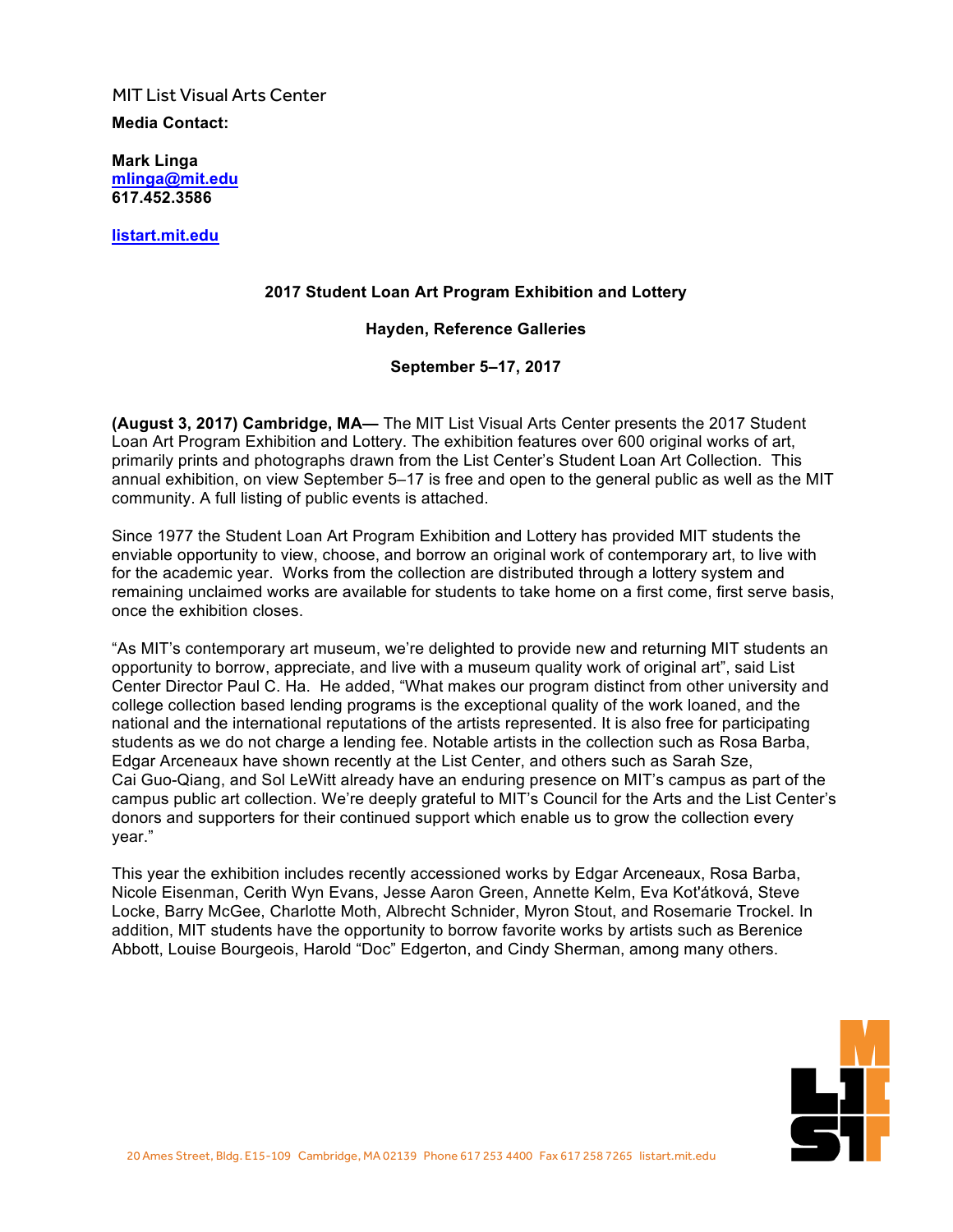#### **About the Student Loan Collection**

The collection comprises the Catherine N. Stratton Collection of Graphic Arts, established in 1966; the List Student Loan Collection, established in 1977; and the Ronald A. Kurtz Student Loan Collection, established in 1985.

Approximately fifteen new works are added to the collection annually with leadership support provided by the Alan M. May Fund and the John Taylor Endowment. In 2016–2017, additional support for acquisitions was provided by Karen & Gregory Aronson, Rhea Cohen, Leila Kinney, Beth & Richard Marcus, Cynthia & John Reed, and Idee Shoenheimer.

Major support for this program was provided by Vera G. List, MIT's Campus Activities Complex, MIT List Friends of Boston Art, and the Council for the Arts at MIT. Arts on the Radar is presented in collaboration with MIT Program in Art, Culture and Technology, and Arts at MIT.

#### **About the MIT List Visual Arts Center**

Located on the campus of MIT in Kendall Square, Cambridge, MA, The List Visual Arts Center is a creative laboratory that provides artists with space to experiment and push boundaries, creating a context for understanding how the contemporary visual arts reflect and express the complex social and cultural issues in a changing world. The List Center's dynamic annual program of six to nine gallery exhibitions includes a program of work by emerging artists, known as List Projects, as well as a broad range of educational programs, events, and scholarly publications. As the contemporary art museum at MIT, the List Center also maintains and adds to MIT's permanent collection; commissions new works through the MIT Percent-for-Art program; and oversees the Student Loan Art Collection that lends approximately 600 works of art annually to MIT students.

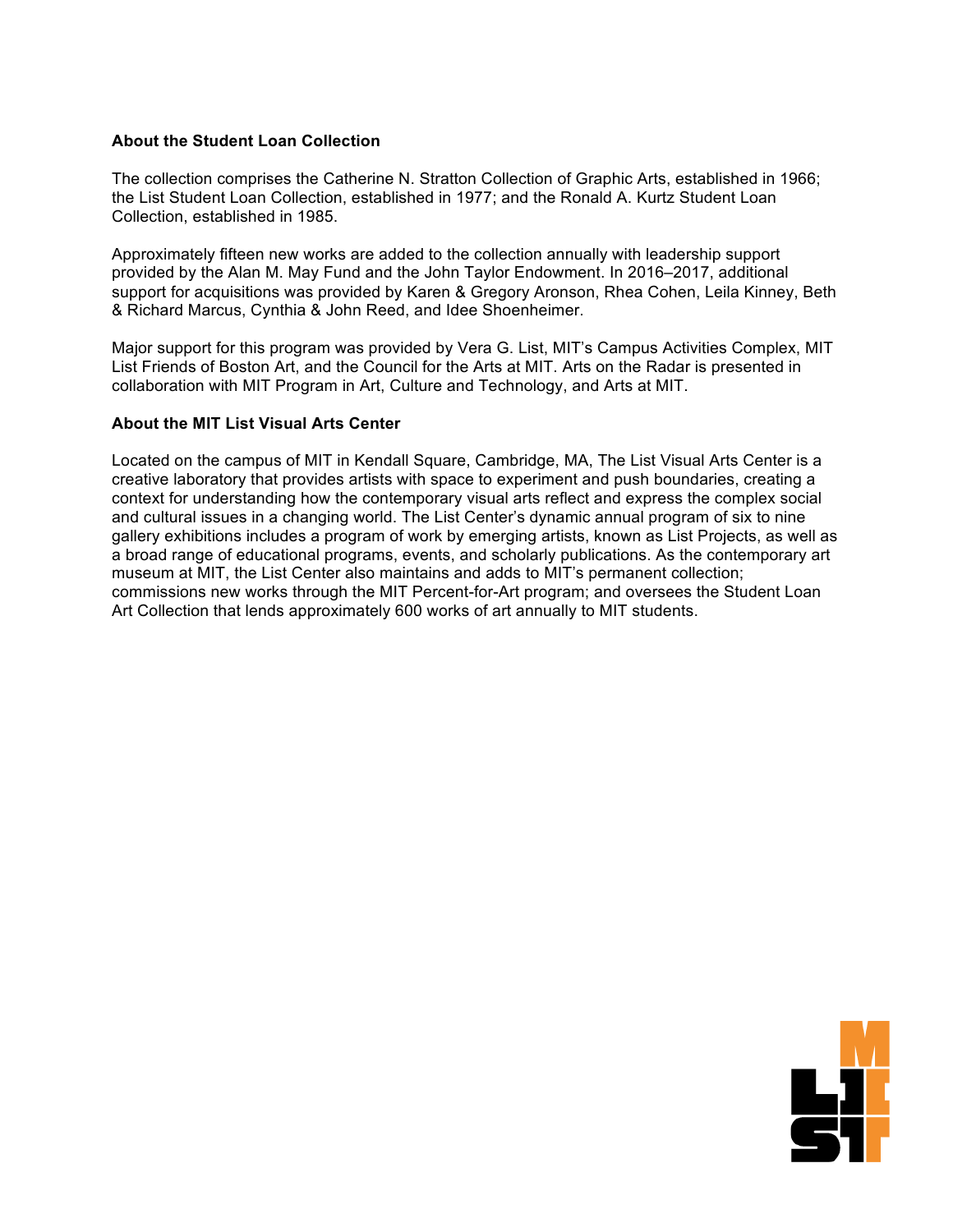## **2017 STUDENT LOAN ART PROGRAM EXHIBITION AND LOTTERY**

#### **EVENTS FOR THE GENERAL PUBLIC**

**Gallery Tours**

**September 7, 1–2 PM September 16, 1–2 PM**

Staff led gallery tours provide an opportunity to learn more about the collection. Visitors are invited to enjoy the breadth and diversity of over 600 works of art on view.

## **Artist Workshop Community Legacy with Elisa Hamilton**

#### **September 7, 12–2 PM September 12, 12–2 PM**

The Student Loan Art Program is an authentic showing of generosity. The collection itself began with generous support—the artwork that exists in the collection is evidence of that legacy, both of benefactors and artists alike. By loaning these works to members of the MIT community, the List continues that tradition. In the spirit of this generosity, artist Elisa H. Hamilton asks the MIT Community what members want their personal legacies to be.

Participants are invited to respond to the prompt: "What will you leave behind?" by writing down their responses and physically leaving them behind in a growing installation of personal proclamations. As more and more boxes are created, the installation will grow, as physical evidence of a community's legacy. When the installation period has ended the contents of each box will be posted online as public evidence of each bequeath.

## **Student Loan Art Program Exhibition Closing Brunch Reception**

## **September 17, 11:00 AM–1 PM**

Join us for the closing brunch reception for the 2017 Student Loan Art Program Exhibition. This event is open to all MIT students and to the general public. In addition to enjoying brunch food and drinks, visitors will have the opportunity take a staff-led tour of the exhibition and meet other members of the MIT art community – and if you are an MIT undergrad or graduate student this is your last chance to participate in the lottery.

Admission to all exhibitions and events is free but RSVP is required. For more info on upcoming events and to RSVP visit: <https://listart.mit.edu/events-programs>